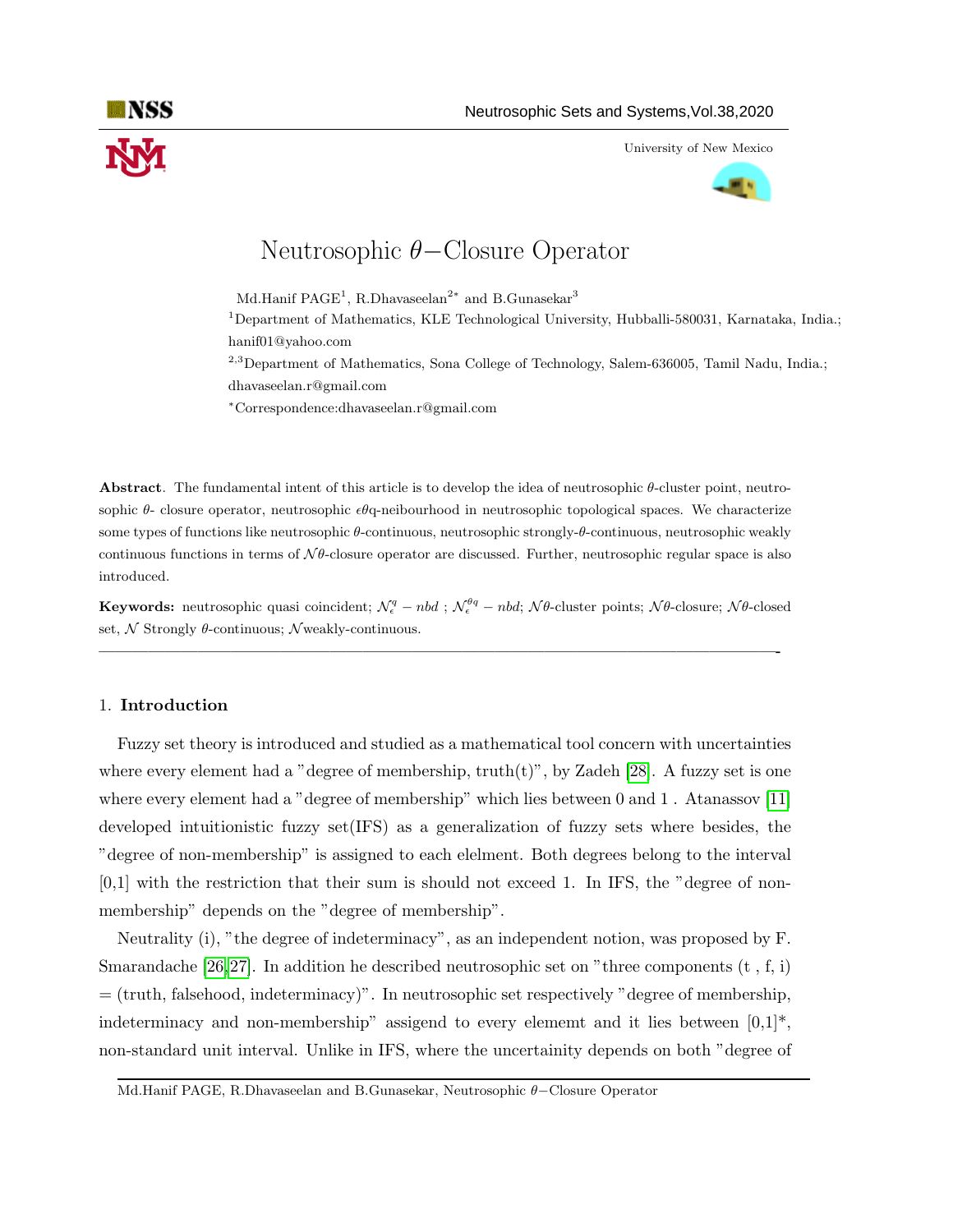membership" as well as "non-membership", here the uncertainity is independent of "degree of membership and non-membership". Neutrosophic sets are certainly too general than IFS as there are no restrictions between "degree of membership, degree of indeterminacy and degree of membership".

Neutrosophic notion have many applications in the fields of Information Sytems, Artificial Intelligence , decision making and evaluating airline service quality [\[1–](#page-7-0)[4\]](#page-7-1).As developments goes on, some researchers [\[5–](#page-7-2)[9\]](#page-8-3) have extended the idea of neutrosophic set into plithogenic set and applied it in MCDM, MADM and optimization technique supply chain based model. Salama et al [\[23\]](#page-8-4) developed Neutrosophic topological space in 2012. This gave the way for investigation in terms of neutrosophic topology and its application in decision making problems. The properties of neutrosophic open sets, neutrosophic closed sets, neutrosophic interior operator and neutrosophic closure operator gave the way for applying neutrosophic topology. Researchers established the sets which are close to neutrosophic open sets as well asmneutrosophic closed sets. Like this, Neutrosophic closed sets as well as Neutrosophic continuous mappings were developed in [\[24\]](#page-8-5). Arokiarani et al. [\[10\]](#page-8-6) introduced neutrosophic semi-open (sequentially, preopen as well as  $\alpha$ -open) mappings and discussed their properties. R. Dhavaseelan et al. [\[12\]](#page-8-7) introduced generalized neutrosophic closed sets. In [\[14,](#page-8-8) [15\]](#page-8-9) the concept of neutrosophic generalized  $\alpha$ -contra continuous along with neutrosophic Almost  $\alpha$ -contra-continuous functions are introduced and studied their properties.Dhavaseelan et al. [\[16\]](#page-8-10) presented the idea of neutrosophic  $\alpha^m$ -continuity. Narmada Devi, et al. [\[20\]](#page-8-11) presented the idea of Neutrosophic structure ring contra strong precontinuity. The notion of fuzzy  $\theta$ -closure operator introduced in [\[19\]](#page-8-12). Hanafy et al [\[17\]](#page-8-13) established the notion of intuitionistic fuzzy  $\theta$ -closure operator and intuionistic fuzzy weakly continuous functions.

The main contribution of the article is

- To establish the notion of neutrosophic  $\theta$ -closure operator along with its properties in neutrosophic topological spaces.
- Neutrosophic  $\theta$ -closed set is also defined using the operator defined.
- As application of this new notion, neutrosophic θ-continuous, neutrosophic strongly  $\theta$ -continuous and neutrosophic weakly continuos functions are charcterized in terms of neutrosophic  $\theta$ -closure operator.
- At the end we have shown the relation between these neutrosophic continuous functions through implication diagram.

## 2. Preliminaries

**Definition 2.1.** [\[26,](#page-8-1) [27\]](#page-8-2) For a nonempty fixed set  $N_X$  a neutrosophic set [in short, NS] K is an object of the form  $K = \{\langle x, \mu_K(x), \sigma_K(x), \gamma_K(x)\rangle : x \in N_X\}$  where  $\mu_K(x), \sigma_K(x)$  and Md. Hanif PAGE, R.Dhavaseelan and B.Gunasekar, Neutrosophic θ−Closure Operator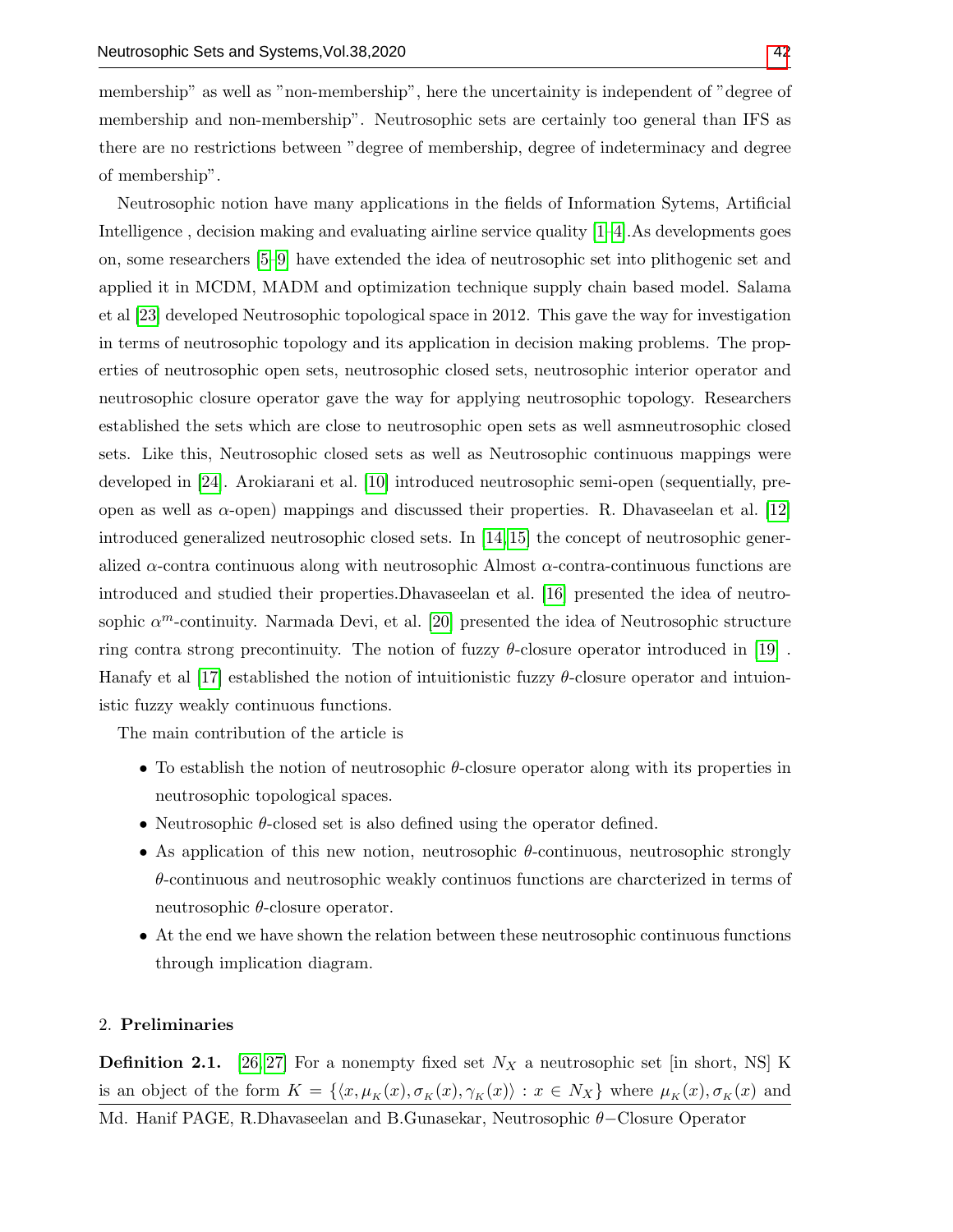$\gamma_K(x)$  respectively denotes the "degree of membership function (  $\mu_K(x)$ )", the "degree of indeterminacy (  $\sigma_K(x)$ )" as well as the "degree of nonmembership (  $\gamma_K(x)$ )" of each element  $x \in N_X$  to the set K.

## Remark 2.1. [\[26,](#page-8-1) [27\]](#page-8-2)

- (1) A NS  $K = \{\langle j, \mu_K(j), \sigma_K(j), \gamma_K(j)\rangle : j \in K\}$  can be recognized as an ordered triple  $\langle \mu_K, \sigma_K, \gamma_K \rangle$  in  $]0^-, 1^+[$  on  $N_X$ .
- (2) For covenience, we write  $K = \langle \mu_K, \sigma_K, \gamma_K \rangle$  for the NS set  $K =$  $\{\langle j, \mu_K (j), \sigma_K (j), \gamma_K (j)\rangle : j \in N_X\}.$

**Definition 2.2.** [\[26,](#page-8-1) [27\]](#page-8-2) Consider a nonempty set  $N_X$  along with NSs K as well as H in the form

$$
K = \{\langle j, \mu_K(j), \sigma_K(j), \gamma_K(j)\rangle : j \in N_X\}, H = \{\langle j, \mu_H(j), \sigma_H(j), \gamma_H(j)\rangle : j \in N_X\}.
$$
 Then  
\n(a)  $K \subseteq H$  iff  $\mu_K(j) \le \mu_H(j), \sigma_K(j) \le \sigma_H(j)$  and  $\gamma_K(j) \ge \gamma_H(j)$  for every  $j \in N_X$ ;  
\n(b)  $K = H$  iff  $K \subseteq H$  and  $H \subseteq K$ ;  
\n(c)  $\bar{K} = \{\langle j, \gamma_K(j), \sigma_K(j), \mu_K(j)\rangle : j \in N_X\}$ ; [Complement of K]  
\n(d)  $K \cap H = \{\langle j, \mu_K(j) \land \mu_H(j), \sigma_K(x) \land \sigma_H(j), \gamma_K(j) \lor \gamma_H(j)\rangle : j \in N_X\}$ ;  
\n(e)  $K \cup H = \{\langle j, \mu_K(j) \lor \mu_H(jx), \sigma_K(x) \lor \sigma_H(x), \gamma_K(x) \land \gamma_H(j)\rangle : j \in N_X\}$ ;  
\n(f)  $[K] = \{\langle j, \mu_K(j), \sigma_K(j), 1 - \mu_K(j)\rangle : j \in N_X\}$ ;  
\n(g)  $\langle \rangle K = \{\langle j, 1 - \gamma_K(j), \sigma_K(j), \gamma_K(j)\rangle : j \in N_X\}$ .

**Definition 2.3.** [\[26,](#page-8-1) [27\]](#page-8-2) Let  $\{K_i : i \in J\}$  be any family of NSs in  $N_X$ . Then

(a)  $\bigcap K_i = \{ \langle x, \wedge \mu_{K_i}(x), \wedge \sigma_{K_i}(x), \vee \gamma_{K_i}(x) \rangle : x \in N_X \};$ (b)  $\bigcup K_i = \{ \langle x, \vee \mu_{K_i}(x), \vee \sigma_{K_i}(x), \wedge \gamma_{K_i}(x) \rangle : x \in N_X \}.$ 

Since our main work is to construct the tools for generating neutrosophic topological spaces, so we present the NSs  $0<sub>N</sub>$  and  $1<sub>N</sub>$  in  $N_X$  as below:

**Definition 2.4.** [\[26,](#page-8-1) [27\]](#page-8-2)  $0_N = \{\langle x, 0, 0, 1 \rangle : x \in N_X\}$  and  $1_N = \{\langle x, 1, 1, 0 \rangle : x \in N_X\}.$ 

**Definition 2.5.** [\[23\]](#page-8-4) A neutrosophic topology (NT) on a nonempty set  $N_X$  is a collection  $\Omega$ of NSs in  $N_X$  satisfy the axioms given below:

- (i)  $0_N, 1_N \in \Omega$ ,
- (ii)  $R_1 \cap R_2 \in \Omega$  for any  $R_1, R_2 \in \Omega$ ,
- (iii)  $\cup R_i \in \Omega$  for arbitrary collection  $\{R_i \mid i \in \Lambda\} \subseteq \Omega$ .

Here the ordered pair  $(N_X, \Omega)$  or only  $N_X$  is termed as neutrosophic topological space (NTS) and each NS in  $\Omega$  is known as neutrosophic open set (NOS). The complement  $\overline{R}$  of a NOS R in X is known as neutrosophic closed set (NCS) in  $N_X$ .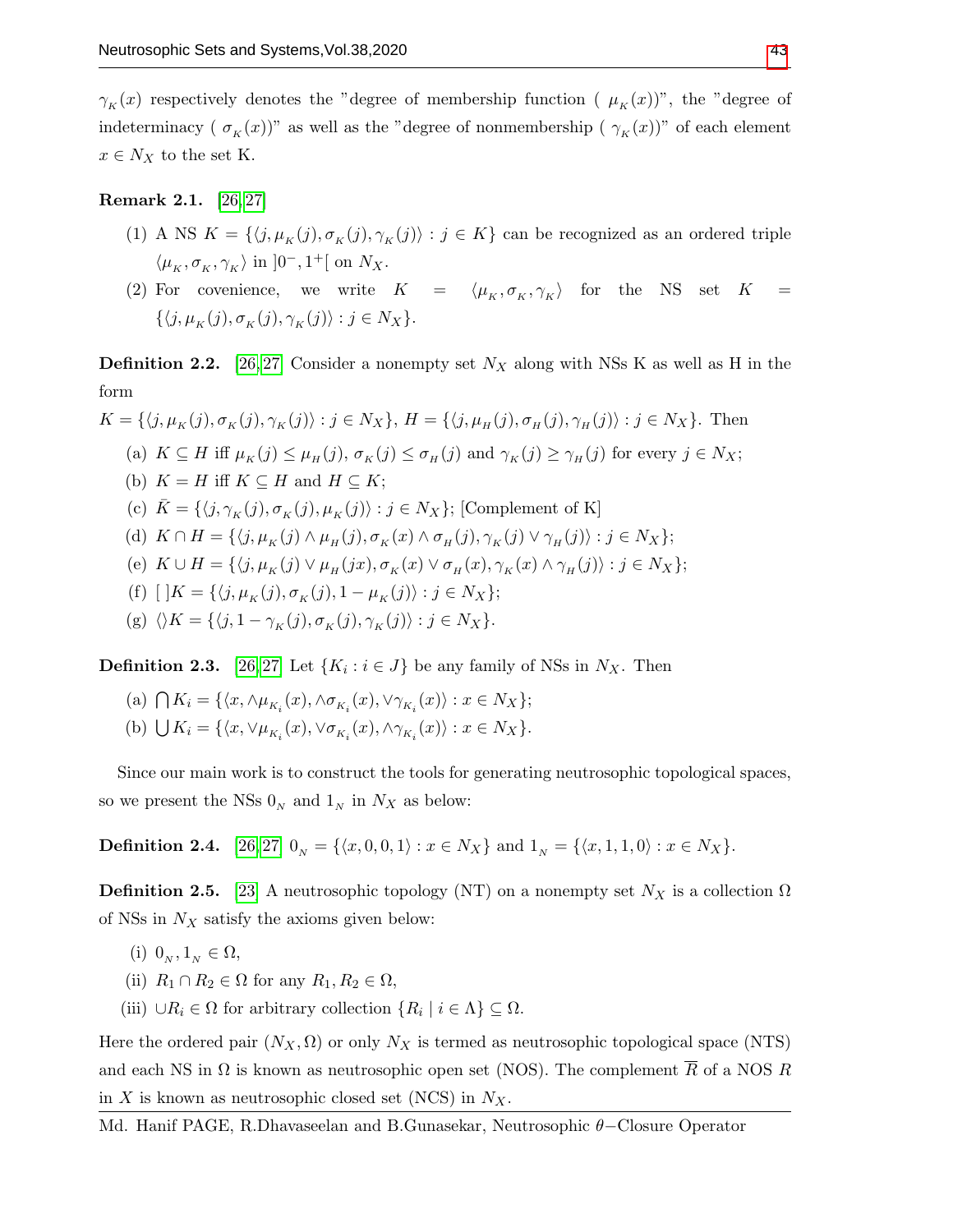**Definition 2.6.** [\[13\]](#page-8-14) Consider a NS, K in a NTS  $N_X$ . Then

 $Nint(K) = \bigcup \{R \mid R \text{ is a NOS in } N_X \text{ also } R \subseteq K \}$  is referred as neutrosophic interior of K;  $Ncl(K) = \bigcap \{R \mid R \text{ is a NCS in } N_X \text{ with } R \supseteq K \}$  is referred as neutrosophic closure of K.

**Definition 2.7.** [\[12\]](#page-8-7) Consider a nonempty set as  $N_X$ . Whenever  $t, i, f$  be "real standard or non standard" subsets of  $]0^-, 1^+[$  then the NS  $x_{t,i,f}$  is named as neutrosophic point(shortly, NP )in  $N_X$  given by

$$
x_{t,i,f}(x_p) = \begin{cases} (t,i,f), & \text{whenever } x = x_p \\ (0,0,1), & \text{whenever } x \neq x_p \end{cases}
$$

for  $x_p \in N_X$  is called the support of  $x_{t,i,f}$  where t denotes the "degree of membership" ,i the "degree of indeterminacy" and f is the "degree of non-membership" of  $x_{t,i,f}$ .

#### 3. Neutrosophic θ−Closure Operator

- **Definition 3.1.** (1) A NP  $x_{(\alpha,\beta,\lambda)}$  in  $N_X$  is termed as quasi-coincident with the NS  $\Lambda$  =  $\{\langle x,\mu_\Lambda(x),\sigma_\Lambda(x),\gamma_\Lambda(x)\rangle\}$ , represented as  $x_{(\alpha,\beta,\lambda)}\gamma\Lambda$  iff  $\alpha+\mu_\Lambda>1$ ,  $\beta+\sigma_\Lambda>1$  and  $\lambda + \gamma_{\Lambda} < 1$ .
	- (2) Consider  $\Lambda = \{\langle x, \mu_\Lambda(x), \sigma_\Lambda(x), \gamma_\Lambda(x)\rangle\}$  along with  $\Gamma = \{\langle x, \mu_\Gamma(x), \sigma_\Gamma(x), \gamma_\Gamma(x)\rangle\}$  as NSs in N<sub>X</sub>. Then  $\Lambda$  is said to be quasi-coincident with Γ, indicated as  $\Lambda q\Gamma$  iff there exists an element  $x \in N_X$  such that  $\mu_\Lambda(x) + \mu_\Gamma(x) > 1$ ,  $\sigma_\Lambda(x) + \sigma_\Gamma(x) > 1$  and  $\gamma_\Lambda(x) + \gamma_\Gamma(x) < 1.$

The expression "not quasi-coincident" will be summarized as  $\tilde{q}$ .

<span id="page-3-0"></span>**Proposition 3.1.** Let  $\Lambda$  and  $\Gamma$  be two NSs along with a NP  $x_{(\alpha,\beta,\lambda)}$  in  $N_X$ . Then

- i)  $\Lambda \widetilde{q} \overline{\Gamma}$  iff  $\Lambda \subseteq \Gamma$ .
- ii)  $\Lambda q \Gamma$  iff  $\Lambda \nsubseteq \Gamma$ .
- iii)  $x_{(\alpha,\beta,\lambda)} \subseteq \Lambda$  iff  $x_{(\alpha,\beta,\lambda)}\widetilde{q} \overline{\Lambda}$
- iv)  $x_{(\alpha,\beta,\lambda)}q \Lambda$  iff  $x_{(\alpha,\beta,\lambda)} \nsubseteq \overline{\Lambda}$

**Definition 3.2.** Let  $\mu : N_X \to N_Y$  be a function and  $x_{(\alpha,\beta,\lambda)}$  be a NP in  $N_X$ . Then the preimage of  $x_{(\alpha,\beta,\lambda)}$  under  $\mu$ , designated as  $\mu(x_{(\alpha,\beta,\lambda)})$  is defined by  $\mu(x_{(\alpha,\beta,\lambda)}) = \{ \langle y, \mu(x_p)_{\alpha}, \mu(x_p)_{\beta}, (1 - \mu(x_p)_{1-\lambda}) \rangle : y \in N_Y \}.$ 

**Proposition 3.2.** Let  $f : N_X \to N_Y$  be a function and  $x_{(\alpha,\beta,\lambda)}$  be a NP in  $N_X$ .

- i)  $x_{(\alpha,\beta,\lambda)}qf^{-1}(\Gamma)$  if  $f(x_{(\alpha,\beta,\lambda)})q\Gamma$ . for any NS  $\Gamma$  in  $N_Y$ .
- ii)  $f(x_{(\alpha,\beta,\lambda)})qf(\Lambda)$  if  $x_{(\alpha,\beta,\lambda)}q\Lambda$  for any NS  $\Lambda$  in  $N_X$

**Definition 3.3.** Let  $(X, \Theta)$  be a NTS on  $N_X$  and  $x_{(\alpha,\beta,\lambda)}$  be a NP in  $N_X$ . A NS  $\Lambda$  is called  $N \epsilon q - n b d$  of  $x_{(\alpha,\beta,\lambda)}$ , if there exists a neutrosophic open  $\Gamma$  in  $N_X$  such that  $x_{(\alpha,\beta,\lambda)} q \Gamma$  and  $\Gamma \subseteq \Lambda$ . The family of all  $\mathcal{N}\epsilon q - nbd$  of  $x_{(\alpha,\beta,\lambda)}$  is indicated as  $\mathcal{N}N_{\epsilon}^{q}(x_{(\alpha,\beta,\lambda)})$ .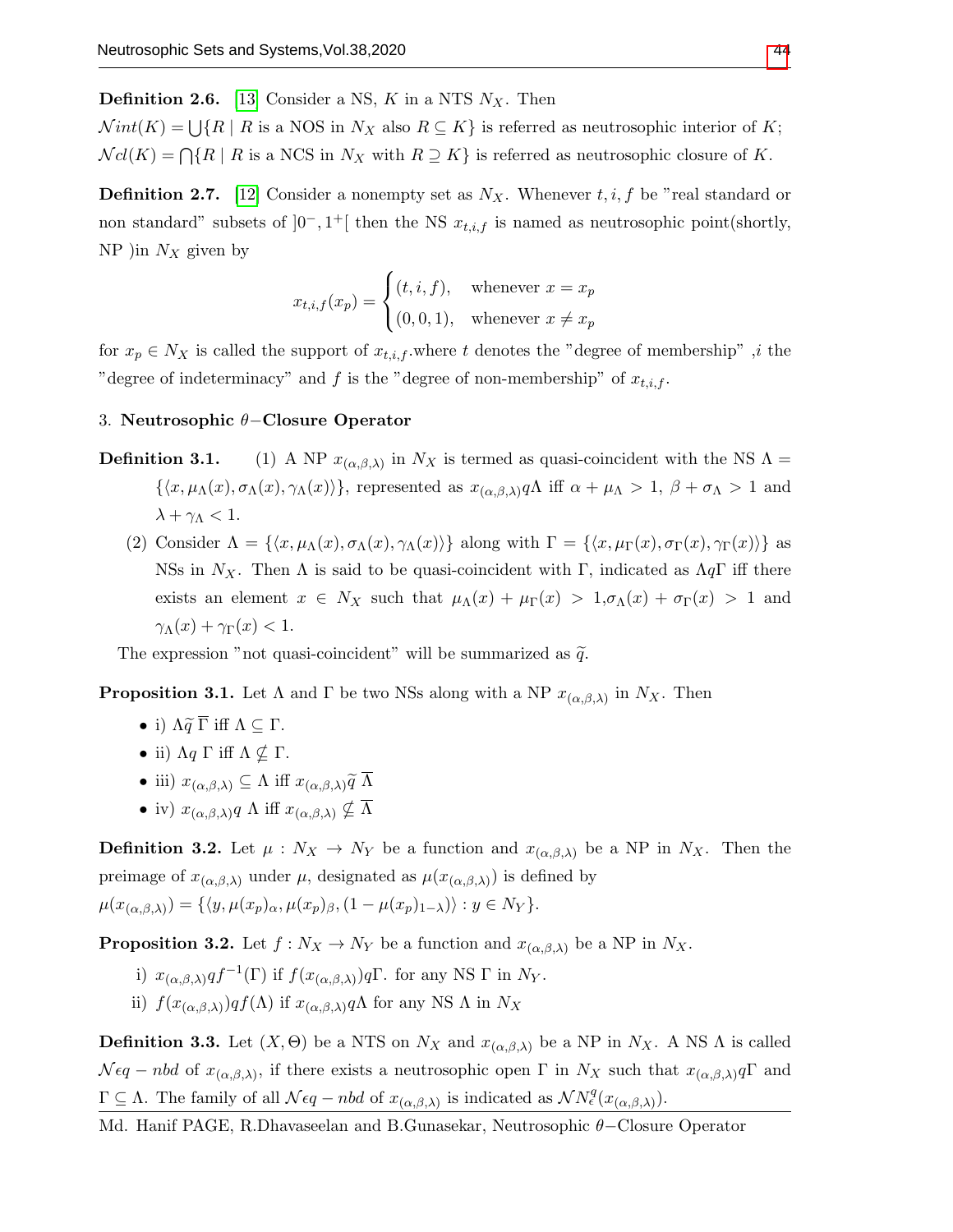<span id="page-4-0"></span>**Definition 3.4.** A NP  $x_{(\alpha,\beta,\lambda)}$  is known as neutrosophic  $\theta$ -cluster point( $\mathcal{N}\theta$ -cluster point, for short) of a NS  $\Lambda$  iff for each  $\Gamma$  in  $\mathcal{N}\epsilon q$  – nbd of  $x_{(\alpha,\beta,\lambda)}$  and  $\mathcal{N}cl(\Gamma)q\Lambda$ . The set of all  $\mathcal{N}\theta$ -cluster points of Λ is named as neutrosophic  $\theta$  closure of Λ and denoted by  $\mathcal{N}cl_{\theta}$ .

A NS  $\Lambda$  will be  $\mathcal{N}\theta$ -closed set( $\mathcal{N}\theta$ CS for short) iff  $\Lambda = \mathcal{N}cl_{\theta}(\Lambda)$ . The complement of a  $\mathcal{N}\theta$ –closed set is  $\mathcal{N}\theta$ –open set (in short  $\mathcal{N}\theta$ OS).

**Proposition 3.3.** Let  $(N_X, \Theta)$  be a NTS and let  $\Lambda$  and  $\Gamma$  be two NSs in  $N_X$ . Then

i) 
$$
\Lambda \subseteq \Gamma \Rightarrow \mathcal{N}cl_{\theta}(\Lambda) \subseteq \mathcal{N}cl_{\theta}(\Gamma)
$$

- ii)  $\Lambda \cup \Gamma \Rightarrow \mathcal{N} cl_{\theta}(\Lambda) \cup \mathcal{N} cl_{\theta}(\Gamma)$
- iii)  $Nint_{\theta}(\Lambda) = \overline{\mathcal{N}cl_{\theta}(\overline{\Lambda})}$

**Definition 3.5.** A NS  $\Lambda$  of a NTS  $N_X$  is named as  $\mathcal{N} \in \theta q - nbd$  of a NP  $x_{(\alpha,\beta,\lambda)}$  if there arises a  $\mathcal{N}\epsilon q - nbd \Gamma$  of  $x_{(\alpha,\beta,\lambda)}$  such that  $\mathcal{N}cl(\Gamma)\widetilde{q}\Lambda$ . The family of all  $\mathcal{N}\epsilon\theta q - nbd$  of  $x_{(\alpha,\beta,\lambda)}$  is represented as  $\mathcal{N} N^{\theta q}_\epsilon(x_{(\alpha,\beta,\lambda)}).$ 

**Remark 3.1.** For any NS  $\Lambda$  in a NTS  $N_X$ ,  $\mathcal{N}cl(\Lambda) \subseteq \mathcal{N}cl_{\theta}(\Lambda)$ .

**Proposition 3.4.** If  $\Lambda$  is a NOS in a NTS  $N_X$ , then  $\mathcal{N}cl(\Lambda) = \mathcal{N}cl_{\theta}(\Lambda)$ .

*Proof.* It is enough to prove  $\mathcal{N}cl(\Lambda) \supseteq \mathcal{N}cl_{\theta}(\Lambda)$ . Consider  $x_{(\alpha,\beta,\lambda)}$  be a NP in  $N_X$  so as t  $x_{(\alpha,\beta,\lambda)} \notin \mathcal{N}cl(\Lambda)$ , then there exists  $\Gamma \in \mathcal{N}N^q_{\epsilon}(x_{(\alpha,\beta,\lambda)})$  such that  $\Gamma \widetilde{q}\Lambda$  and hence  $\Gamma \subseteq \overline{\Lambda}$ . Then  $\mathcal{N}cl(\Gamma) \subseteq \overline{\mathcal{N}};int(\Lambda) \subseteq \overline{\Lambda}$ , as  $\Lambda$  is a NOS in  $N_X$ . Thus  $\mathcal{N}cl(\Gamma)\widetilde{q}\Lambda$  which implies  $x_{(\alpha,\beta,\lambda)} \notin$  $\mathcal{N}cl_{\theta}(\Lambda)$ . Then  $\mathcal{N}cl_{\theta}(\Lambda) \subseteq \mathcal{N}cl(\Lambda)$ . Thus  $\mathcal{N}cl(\Lambda) = \mathcal{N}cl_{\theta}(\Lambda)$ .

**Proposition 3.5.** Let  $(N_X, \Theta)$  be a NTS, the conditions are satisfied

- i) Finite union and arbitrary intersection of neutrosophic  $\theta$ -closed sets in  $N_X$  is a  $\mathcal{N}\theta\text{CS}$ .
- ii) For two neutrosophic sets  $\Lambda$  and  $\Gamma$  in  $N_X$ , if  $\Lambda \subseteq \Gamma$ , then  $\mathcal{N}cl_{\theta}(\Lambda) \subseteq \mathcal{N}cl_{\theta}(\Gamma)$ .
- iii)  $0_N$  and  $1_N$  are neutrosophic  $\theta$ -closed sets.

**Corollary 3.1.** Let  $\Lambda$  be a NS in NTS  $N_X$ .  $\mathcal{N}cl_{\theta}(\Lambda)$  is evidently NCS. The converse of the Corollary doesn't hold .

**Example 3.1.** For  $N_X = \{k_1, k_2, k_3\}$  NSs  $\Lambda$ ,  $\Gamma$  and  $K$  in  $N_X$  are defined as :  $A = \langle x, (\frac{k_1}{0.6}, \frac{k_2}{0.6}, \frac{k_3}{0.2}), (\frac{k_1}{0.6}, \frac{k_2}{0.6}, \frac{k_3}{0.2}), (\frac{k_1}{0.3}, \frac{k_2}{0.4}, \frac{k_3}{0.1}) \rangle,$  $\Gamma = \langle x, (\frac{k_1}{0.4}, \frac{k_2}{0.3}, \frac{k_3}{0.3}), (\frac{k_1}{0.4}, \frac{k_2}{0.3}, \frac{k_3}{0.3}), (\frac{k_1}{0.5}, \frac{k_2}{0.6}, \frac{k_3}{0.3}) \rangle$  and  $K = \langle x, (\frac{k_1}{0.3}, \frac{k_2}{0.3}, \frac{k_3}{0.1}), (\frac{k_1}{0.3}, \frac{k_2}{0.3}, \frac{k_3}{0.1}), (\frac{k_1}{0.6}, \frac{k_2}{0.7}, \frac{k_3}{0.1})\rangle$ . Then the family  $\Theta = \{0_N, 1_N, \Lambda, \Gamma\}$  is NT on  $N_X$ . So,  $(N_X, \Theta)$  is NTSs. Let  $x_{(0.6,0.6,0.3)}(k_1)$  and  $x_{(0.8,0.8,0.1)}(k_1)$  are neutrosophic points in  $N_X$ . Here  $x_{(0.6,0.6,0.3)}(k_1) \in \mathcal{N}cl_{\theta}(K)$ , that is  $x_{(0.6,0.6,0.3)}(k_1)q\Lambda \subseteq \Lambda$  and  $\mathcal{N}cl(\Lambda) = 1_N q K$ . Now

 $x_{(0.8,0.8,0.1)}(k_1) \notin \mathcal{N}cl_{\theta}(K)$ , that is  $x_{(0.8,0.8,0.1)}(k_1)q\Gamma, \mathcal{N}cl(\Gamma) = \overline{\Gamma}\widetilde{q}K$ . But  $x_{(0.8,0.8,0.1)}(k_1) \in$  $\mathcal{N}cl_{\theta}(x_{(0.6,0.6,0.3)}(k_1)) \subseteq \mathcal{N}cl_{\theta}(\mathcal{N}cl_{\theta}(K))$ . Hence  $\mathcal{N}cl_{\theta}(K)$  is not  $\mathcal{N}\theta\text{CS}$ .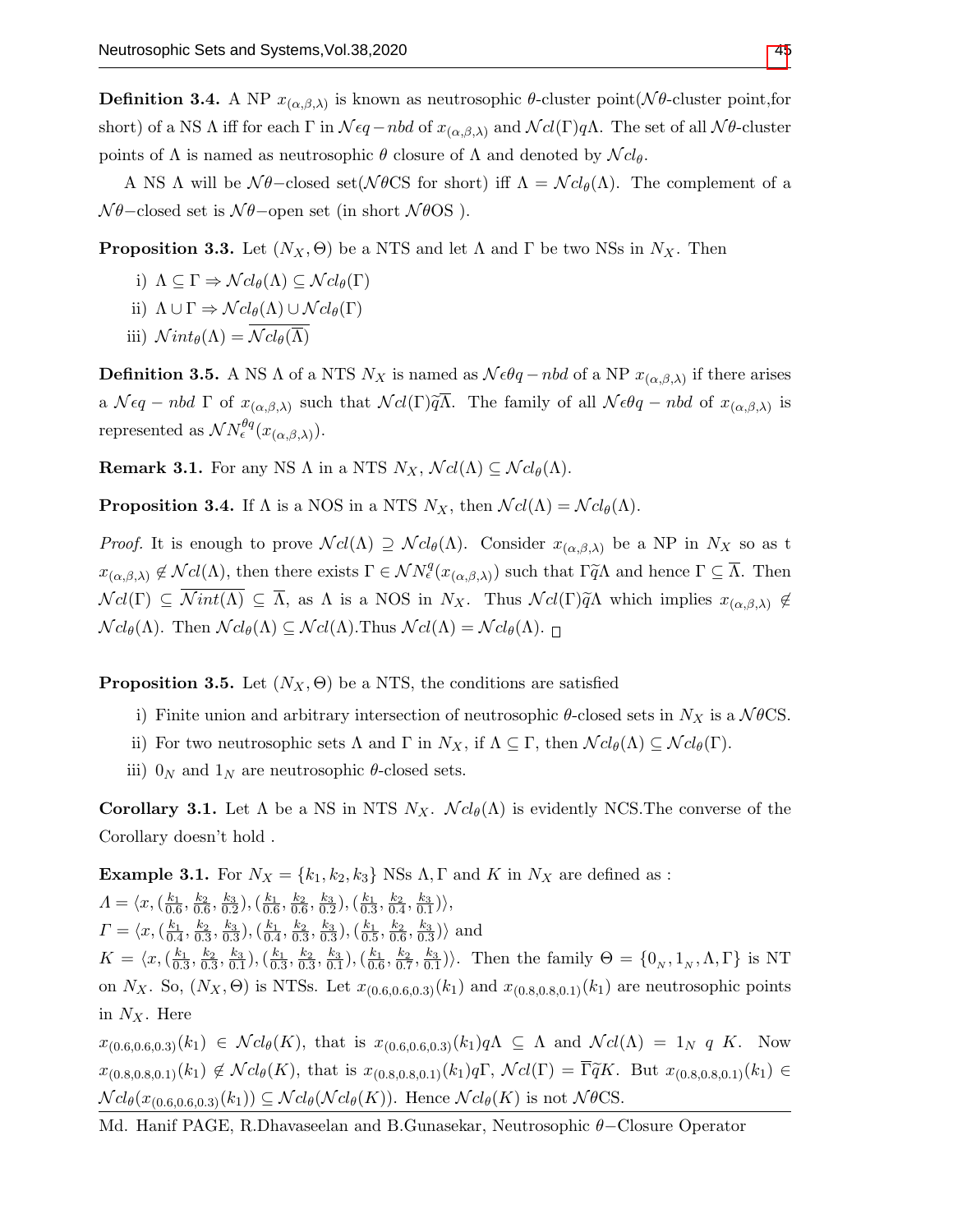**Proposition 3.6.** A NS  $\Lambda$  is  $\mathcal{N}\theta$ OS in NTS  $N_X$  iff for each NP  $x_{(\alpha,\beta,\lambda)}$  in  $N_X$  with  $x_{(\alpha,\beta,\lambda)}q\Lambda$ ,  $\Lambda$  is a  $\mathcal{N}\epsilon\theta q - nbd$  of  $x_{(\alpha,\beta,\lambda)}$ .

**Proposition 3.7.** For any NS  $\Lambda$  in a NTS  $(N_X, \Theta)$ ,  $\mathcal{N}cl_{\theta}(\Lambda) = \bigcap \{ \mathcal{N}cl_{\theta}(\Gamma) : \Gamma \in \Theta \text{ and }$  $Λ ⊆ Γ$ }.

*Proof.* Obviously  $\mathcal{N}cl_{\theta}(\Lambda) \subseteq \bigcap \{ \mathcal{N}cl_{\theta}(\Gamma) : \Gamma \in \Theta \text{ and } \Lambda \subseteq \Gamma \}.$ 

Now, let  $x_{(\alpha,\beta,\lambda)} \in \bigcap \{ \mathcal{N}cl_{\theta}(\Gamma) : \Gamma \in \Theta \text{ and } \Lambda \subseteq \Gamma \},\$  but  $x_{(\alpha,\beta,\lambda)} \notin \mathcal{N}cl_{\theta}(\Lambda)$ . Consequently there arises a  $\mathcal{N}\epsilon q - nbd\eta$  of  $x_{(\alpha,\beta,\lambda)}$  so that  $\mathcal{N}cl(\eta)\widetilde{q}\Lambda$  and hence by Propositio[n3.1,](#page-3-0)  $\Lambda \subseteq \mathcal{N}cl(\eta)$ . Then  $x_{(\alpha,\beta,\lambda)} \in \mathcal{N}cl_{\theta}(\overline{\mathcal{N}cl(\eta)})$  and consequently,  $\mathcal{N}cl(\eta)q\overline{\mathcal{N}cl(\eta)}$ . Which is a contradiction.  $\Box$ 

**Definition 3.6.** A NTS  $N_X$  is named as neutrosophic regular( $\mathcal{NRS}$  in short) iff for each  $x_{(\alpha,\beta,\lambda)}$  in  $N_X$  and each  $\mathcal{N}\epsilon q - nbd \eta$  of  $x_{(\alpha,\beta,\lambda)}$ , there arises  $\mathcal{N}\epsilon q - nbd \Gamma$  of  $x_{(\alpha,\beta,\lambda)}$  such that  $\mathcal{N}cl(\Gamma) \subseteq \eta$ .

**Proposition 3.8.** A NTS  $N_X$  is  $\mathcal{NRS}$  iff for each NS  $\Lambda$  in  $N_X$ ,  $\mathcal{N}cl(\Lambda) = \mathcal{N}cl_{\theta}(\Lambda)$ .

*Proof.* Let  $N_X$  be a  $\mathcal{NRS}$ . It is true that  $\mathcal{N}cl(\Lambda) \subseteq \mathcal{N}cl_{\theta}(\Lambda)$  for any NS  $\Lambda$ . Now, consider  $x_{(\alpha,\beta,\lambda)}$  be NP in  $N_X$  with  $x_{(\alpha,\beta,\lambda)} \in \mathcal{N}cl_{\theta}(\Lambda)$  and let  $\Gamma$  be a  $\mathcal{N}\epsilon q - nbd$  of  $x_{(\alpha,\beta,\lambda)}$ . Then by  $NRS$  X, there exists  $N\epsilon q - nbd \eta$  of  $x_{(\alpha,\beta,\lambda)}$  such that  $\mathcal{N}cl(\eta) \subseteq \Gamma$ . Now,  $x_{(\alpha,\beta,\lambda)} \in \mathcal{N}cl_{\theta}(\Lambda)$ implies  $\mathcal{N}cl(\eta)q\Lambda$  implies  $\Gamma q\Lambda$  implies  $x_{(\alpha,\beta,\lambda)} \in \mathcal{N}cl(\Lambda)$ . Hence  $\mathcal{N}cl_{\theta}(\Lambda) \subseteq \mathcal{N}cl(\Lambda)$ . Thus  $\mathcal{N}cl(\Lambda) = \mathcal{N}cl_{\theta}(\Lambda).$ 

Contrarily, let  $x_{(\alpha,\beta,\lambda)}$  be a NP in  $N_X$  and  $\Lambda$  be a  $\mathcal{N} \epsilon q - n b d$  of  $x_{(\alpha,\beta,\lambda)}$ . Thereupon  $x_{(\alpha,\beta,\lambda)} \notin \overline{\Lambda} = \mathcal{N}cl(\overline{\Lambda}) = \mathcal{N}cl_{\theta}(\overline{\Lambda})$ . Thus there exists a  $\mathcal{N}\epsilon q - nbd \eta$  of  $x_{(\alpha,\beta,\lambda)}$  such that  $\mathcal{N}cl(\eta)\widetilde{q}\overline{\Lambda}$  and then  $\mathcal{N}cl(\eta) \subseteq \Lambda$ . Hence  $N_X$  is  $\mathcal{NRS}$ .

#### 4. Applications

Here we characterize some types of functions in terms of  $N\theta$ -closure operator as application. Using this operator, we characterize neutrosophic strongly- $\theta$ -continuous, neutrosophic weakly continuous functions.

**Definition 4.1.** A function  $f : (N_X, \Theta) \to (N_Y, \Xi)$  is termed as neutrosophic strongly θ–continuous (N Strθ-continuous, for short), if for each NP  $x_{(\alpha,\beta,\lambda)}$  in N<sub>X</sub> and Γ  $\in$  $\mathcal{N}N_{\epsilon}^{q}(f(x_{(\alpha,\beta,\lambda)})),$  there exists  $\Lambda \in \mathcal{N}N_{\epsilon}^{q}(x_{(\alpha,\beta,\lambda)})$  such that  $f(\mathcal{N}cl(\Lambda)) \subseteq \Gamma$ .

**Proposition 4.1.** For a function  $\mu : (N_X, \Theta) \to (N_Y, \Xi)$  the conditions are equivalent :

- i)  $\mu$  is  $\mathcal{N}Str\theta$ -continuous.
- ii)  $\mu(\mathcal{N}cl_{\theta}(\Lambda)) \subseteq \mathcal{N}cl(\mu(\Lambda))$  for each NS  $\Lambda \in N_Y$ .
- iii)  $\mathcal{N} cl_{\theta}(\mu^{-1}(\Gamma)) \subseteq \mu^{-1}(\mathcal{N} cl(\Gamma))$  for each NS  $\Gamma \in N_Y$ .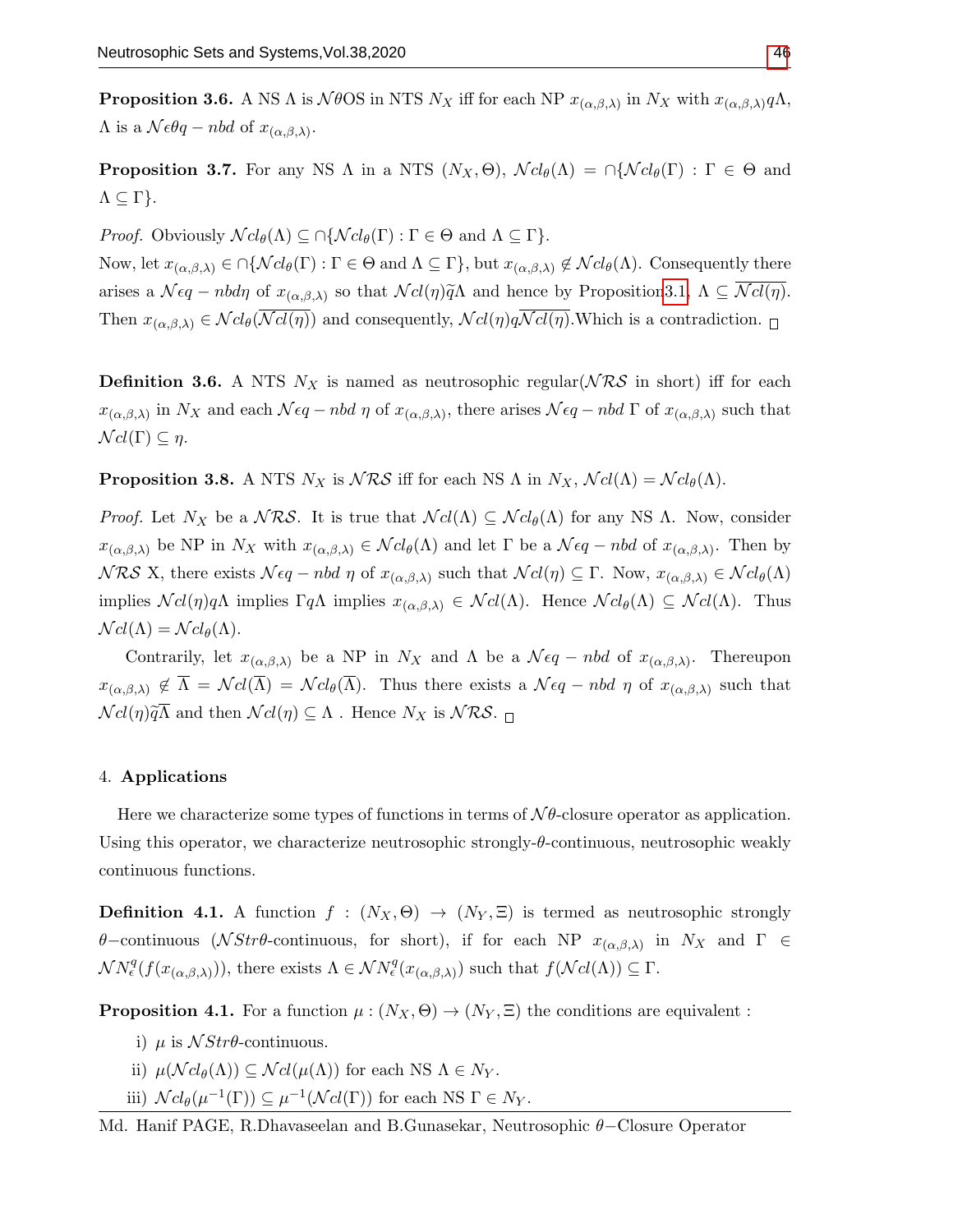- iv)  $\mu^{-1}(\Gamma)$  is a  $\mathcal{N}\theta CS$  in  $N_X$  for each  $\mathcal{N}CS \Gamma \in N_Y$ .
- v)  $\mu^{-1}(\Gamma)$  is a  $\mathcal{N}\theta OS$  in  $N_X$  for every  $\mathcal{N} OS \Gamma \in N_Y$ .

Proof. i)  $\Rightarrow$  ii) Let  $x_{(\alpha,\beta,\lambda)} \in \mathcal{N}cl_{\theta}(\Lambda)$  and  $\Omega \in \mathcal{N}N_{\epsilon}^q(\beta(x_{(\alpha,\beta,\lambda)}))$ . By (i), there exists  $\eta \in \mathcal{N}N_{\epsilon}^{q}(x_{(\alpha,\beta,\lambda)})$  such that  $\beta(\mathcal{N}cl(\eta)) \subseteq \Omega$ . Now, using Definition [3.4](#page-4-0) and Propo-sition [3.1,](#page-3-0) we have  $x_{(\alpha,\beta,\lambda)} \in \mathcal{N}cl_{\theta}(\Lambda) \Rightarrow \mathcal{N}cl(\eta)q\Lambda \Rightarrow \beta(\mathcal{N}cl(\eta)q\mu(\Lambda) \Rightarrow \Omega q\mu(\Lambda) \Rightarrow$  $\mu(x_{(\alpha,\beta,\lambda)}) \in \mathcal{N}cl(\mu(\Lambda)) \Rightarrow x_{(\alpha,\beta,\lambda)} \in \mu^{-1}(\mathcal{N}cl(\mu(\Lambda))).$  Hence  $\mathcal{N}cl_{\theta}(\Lambda \subseteq \mu^{-1}(\mathcal{N}cl(\mu(\Lambda)))$  and so  $\mu(\mathcal{N}cl_{\theta}(\Lambda)) \subseteq \mathcal{N}cl(\beta(\Lambda))$ 

 $ii) \Rightarrow iii)$ Is obvious by substituting  $\Lambda = \mu^{-1}(\Lambda)$ .

 $iii) \Rightarrow iv)$  Take  $\Gamma$  be a  $\mathcal{N}CS$  in  $N_Y$ . By (iii), we have  $\mathcal{N}cl_{\theta}(\mu^{-1}(\Gamma)) \subseteq \beta^{-1}(\mathcal{N}cl(\Gamma)) = \mu^{-1}(\Gamma)$ which implies that  $\mu^{-1}(\Gamma) = \mathcal{N} cl_{\theta}(\Gamma)$ . Hence  $\mu^{-1}(\Gamma)$  is a  $\mathcal{N} \theta \text{CS}$  in  $N_X$ .

 $iv) \Rightarrow v)$ Let  $\overline{\Gamma}$  as a  $N$ OS in  $N_Y$ . By (iii), we have  $\overline{\mathcal{N}cl_{\theta}(\mu^{-1}(\overline{\Gamma}))} \supseteq \overline{\mu^{-1}(\mathcal{N}cl(\overline{\Gamma}))} = \overline{\mu^{-1}(\overline{\Gamma})}$ which implies that  $\overline{\mu^{-1}(\overline{\Gamma})} = \overline{\mathcal{N}cl_{\theta}(\overline{\Gamma})}$ . Hence  $\overline{\mu^{-1}(\overline{\Gamma})}$  is a  $\mathcal{N}\theta\text{OS}$  in  $N_X$ .

 $(v) \Rightarrow i)$  Consider  $x_{(\alpha,\beta,\lambda)}$  be a NP and  $\Omega \in \mathcal{N}_{\epsilon}^q(\beta(x_{(\alpha,\beta,\lambda)}))$ . By (v),  $\mu^{-1}(\Omega)$  is a  $\mathcal{N}\theta\text{OS in }N_X$ . Now, using Proposition [3.1,](#page-3-0) we have  $\mu(x_{(\alpha,\beta,\lambda)})q\Omega \Rightarrow x_{(\alpha,\beta,\lambda)}q\mu^{-1}(\Omega) \Rightarrow x_{(\alpha,\beta,\lambda)} \notin \overline{\mu^{-1}(\Omega)}$ . Hence  $\overline{\mu^{-1}(\Omega)}$  is a  $\mathcal{N}\theta\text{CS}$ , such that  $x_{(\alpha,\beta,\lambda)} \notin \overline{\mu^{-1}(\Omega)}$ . Then there exists  $\eta \in \mathcal{N}_{\epsilon}^q(\beta(x_{(\alpha,\beta,\lambda)}))$ such that  $\mathcal{N}cl(\eta)\widetilde{q}\overline{\mu^{-1}(\Omega)}$  which implies that  $\mu(\mathcal{N}cl(\eta))\subseteq\Omega$ . Hence  $\mu$  is a  $\mathcal{N}Str\theta$ -continuous.

 $\Box$ 

**Definition 4.2.** A function  $\beta$  :  $(N_X, \Theta) \rightarrow (Y, \Xi)$  is termed as neutrosophic weakly continuous  $[\mathcal{N}w$ -continuous for short, iff for each  $\mathcal{N}$ OS  $\Lambda$  in Y,  $\beta^{-1}(\Lambda) \subseteq \mathcal{N}int(\beta^{-1}(\mathcal{N}cl(\Lambda)))$ .

**Proposition 4.2.** Let  $\beta$  :  $(N_X, \Theta) \rightarrow (N_Y, \Xi)$  be a function. Then for a NS  $\Gamma$  in  $N_Y$   $\beta(\beta^{-1}(\Gamma)) \subseteq \overline{\Gamma}$ , wherein equality holds if  $\beta$  is surjective.

**Proposition 4.3.** Let  $\mathfrak D$  be a NS and  $x_{(\alpha,\beta,\lambda)}$  be NP in a NTS  $(N_X,\Theta)$ . Then the function  $f:(N_X,\Theta)\to(N_Y,\Xi)$  if  $x_{(\alpha,\beta,\lambda)}\in\mathfrak{D}$  then  $f(x_{(\alpha,\beta,\lambda)})\in f(\mathfrak{D})$ .

**Proposition 4.4.** The successive results are equivalent for a function  $\beta : (N_X, \Theta) \to (N_Y, \Xi)$ :

- a)  $\beta$  is a  $\mathcal{N}w$ -continuous.
- b)  $\beta(\mathcal{N}cl(\mathfrak{D})) \subseteq \mathcal{N}cl_{\theta}(\beta(\mathfrak{D}))$  for each NS  $\mathfrak{D}$  in  $N_X$ .
- c)  $\mathcal{N}cl(\beta^{-1}(\mathfrak{G})) \subseteq \beta^{-1}(\mathcal{N}cl_{\theta}(\mathfrak{G}))$  for each NS  $\mathfrak{G}$  in  $N_Y$ .
- d)  $\mathcal{N}cl(\beta^{-1}(\mathfrak{G})) \subseteq \beta^{-1}(\mathcal{N}cl(\mathfrak{G}))$  for each NOS  $\mathfrak{G}$  in  $N_Y$ .

**Proposition 4.5.** Let  $f : (N_X, \Theta) \to (N_Y, \Xi)$  be a  $\mathcal{N}w$ -continuous function, then

- i)  $f^{-1}(\Gamma)$  is a  $\mathcal{N}CS$  in  $N_X$ , for every  $\mathcal{N}\theta CS \Gamma$  in  $N_Y$ .
- ii)  $f^{-1}(\Gamma)$  is a  $NOS$  in  $N_X$ , for each  $N\theta OS \Gamma$  in  $N_Y$ .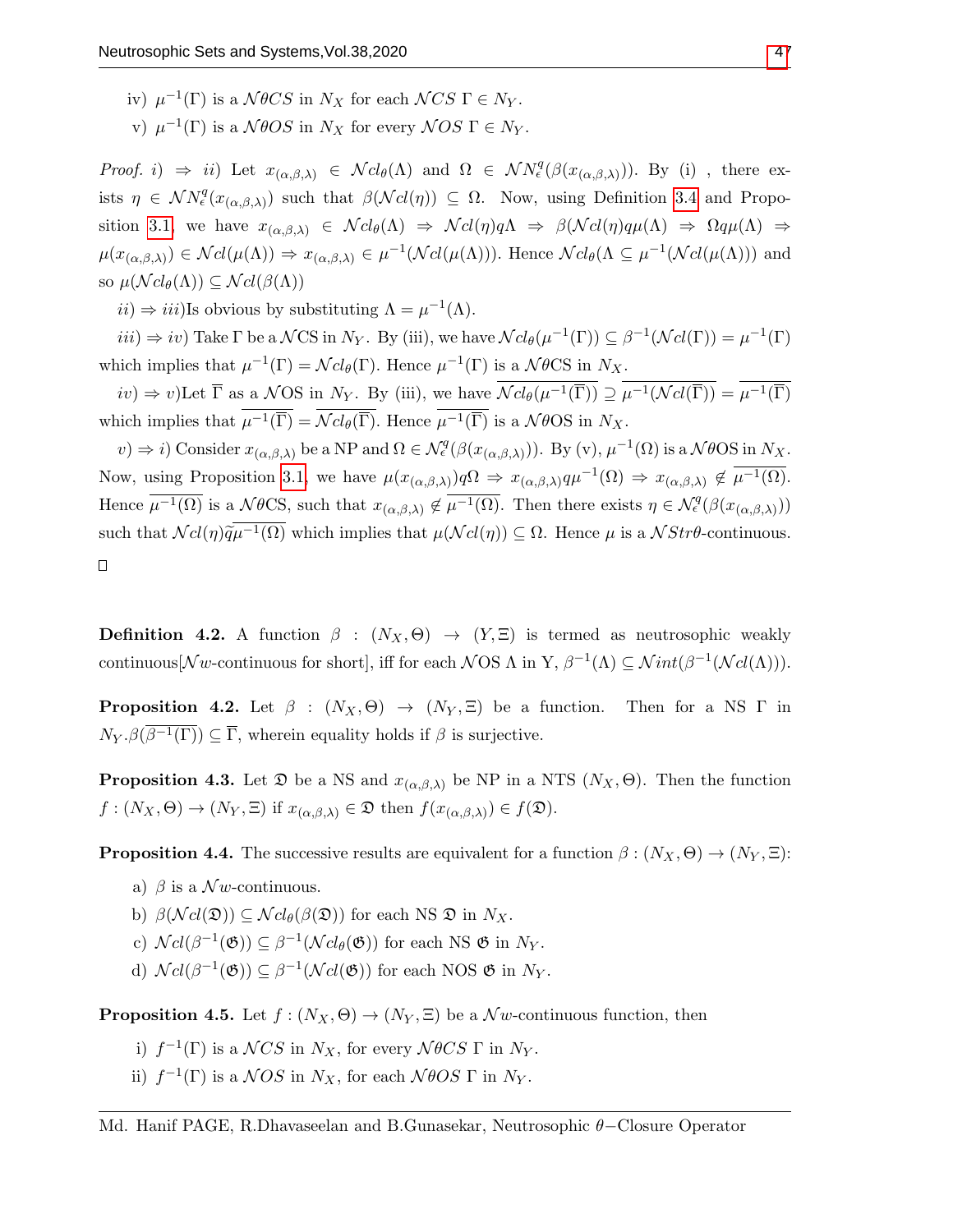**Definition 4.3.** A function  $\mu : (N_X, \Theta) \to (N_Y, \Xi)$  is known as neutrosophic  $\theta$ continuus( $N\theta$ -continuous, for short), iff for each NP  $x_{(\alpha,\beta,\lambda)}$  in  $N_X$  and each  $\Gamma \in$  $\mathcal{N}_{\epsilon}^q(\mu(x_{(\alpha,\beta,\lambda)})),$  there arises  $\Lambda \in \mathcal{N}_{\epsilon}^q(x_{(\alpha,\beta,\lambda)})$  so as  $\mu(\mathcal{N}cl(\Lambda)) \subseteq \mathcal{N}cl(\Gamma)$ .

**Proposition 4.6.** For  $\mu : (N_X, \Theta) \to (N_Y, \Xi)$ , the successive results are identical:

- a)  $\mu$  is a  $\mathcal{N}\theta$ -continuous.
- b)  $\mu(\mathcal{N} cl_{\theta}(\mathfrak{D})) \subseteq \mathcal{N} cl_{\theta}(\mu(\mathfrak{D}))$  for each NS  $\mathfrak{D}$  in  $N_X$ .
- c)  $\mathcal{N}cl_{\theta}(\mu^{-1}(\mathfrak{G})) \subseteq \mu^{-1}(\mathcal{N}cl_{\theta}(\mathfrak{G}))$  for everry NS  $\mathfrak{G}$  in  $N_Y$ .
- d)  $\mathcal{N}cl_{\theta}(\mu^{-1}(\mathfrak{G})) \subseteq \mu^{-1}(\mathcal{N}cl(\mathfrak{G}))$  for each NOS  $\mathfrak{G}$  in  $N_Y$ .

Remark 4.1. Based on the above results we have implication diagram as shown below.

$$
\mathcal{N}Str
$$
-continuous  $\implies$   $\mathcal{N}$ -continuous  $\implies$   $\mathcal{N}w$ -continuous  
 $\Downarrow$   
 $\mathcal{N}\theta$ -continuous

#### 5. Conclusion

This research article presents and establishes the idea of neutrosophic  $\theta$ -closure operator in neutrosophic topogical spaces. Using this operator neutrosophic θ-closed set is defined. Some results are discussed and further more, as applications of these concepts, certain functions like neutrosophic θ-continuous, neutrosophic strongly θ-continuous together with neutrosophic weakly continuous are characterized interms of neutrosophic θ-closure operator. Neutrosophic regular space is also introduced and characterized interms of neutrosophic  $\theta$ -closure operator. In future, using this operator, one can define the neutrosophic  $\theta$ -generalized closed set and do the further interesting research.

#### References

- <span id="page-7-0"></span>[1] Abdel-Basset,M.; Chang,V. Gamal, A. and Smarandache,F. An integrated neutrosophic ANP and VIKOR method for achieving sustainable supplier selection: A case study in importing field. Computers in Industry, (2019)106, 94-110.
- [2] Abdel-Basset,M.; Manogaran, G. Gamal, A. and Smarandache,F. A group decision making framework based on neutrosophic TOPSIS approach for smart medical device selection Journal of medical systems,  $(2019)43(2), 38.$
- [3] Abdel Nasser H.; Zaied, Abduallah Gamal, Mahmoud Ismail: An Integrated Neutrosophic and TOPSIS for Evaluating Airline Service Quality, Neutrosophic Sets and Systems,(2019), vol. 29, pp. 30-39.
- <span id="page-7-1"></span>[4] Abdel-Basset, M.; Mohamed,M. Elhoseny,M. Chiclana,F. and Zaied, A. E. N. H. Cosine similarity measures of bipolar neutrosophic set for diagnosis of bipolar disorder diseases. Artificial Intelligence in Medicine, (2019),101 , 10173
- <span id="page-7-2"></span>[5] Abdel-Basset, M., Gamal, A., Son, L. H., and Smarandache, F. (2020). A Bipolar Neutrosophic Multi Criteria Decision Making Framework for Professional Selection. Applied Sciences, 10(4), 1202.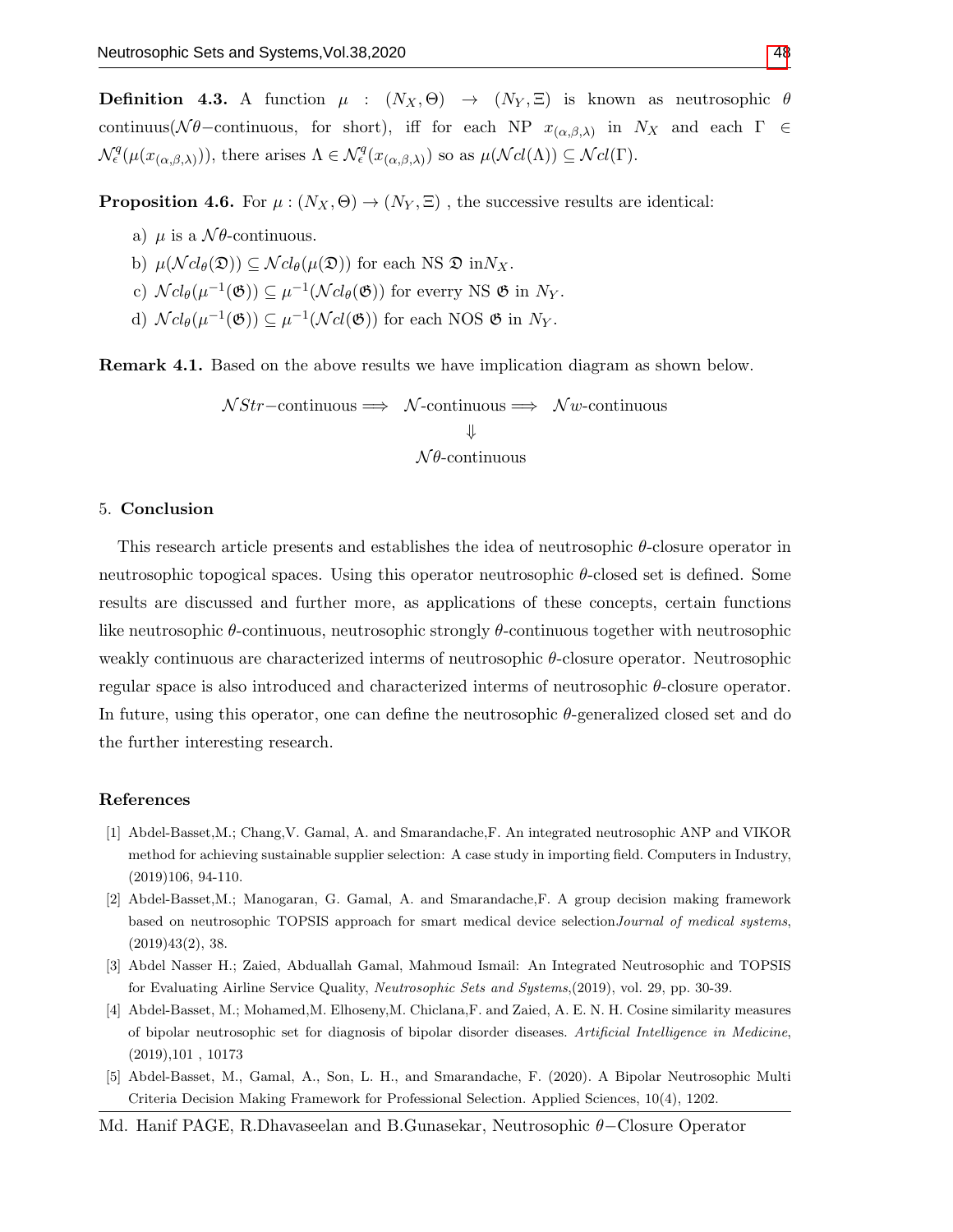- [6] Abdel-Basset, M., Mohamed, R., Zaied, A. E. N. H., Gamal, A., and Smarandache, F. (2020). Solving the supply chain problem using the best-worst method based on a novel Plithogenic model. In Optimization Theory Based on Neutrosophic and Plithogenic Sets (pp. 1-19). Academic Press.
- [7] Abdel-Basset, Mohamed, et al. "An integrated plithogenic MCDM approach for financial performance evaluation of manufacturing industries." Risk Management (2020): 1-27.
- [8] Abdel-Basst, M., Mohamed, R., and Elhoseny, M. (2020). A novel framework to evaluate innovation value proposition for smart product-service systems. Environmental Technology & Innovation, 101036.
- <span id="page-8-3"></span>[9] Abdel-Basst, Mohamed, Rehab Mohamed, and Mohamed Elhoseny. "¡? covid19?¿ A model for the effective COVID-19 identification in uncertainty environment using primary symptoms and CT scans." Health Informatics Journal (2020): 1460458220952918.?
- <span id="page-8-6"></span>[10] Arokirarani,I. Dhavaseelan,R. Jafari,S. and Parimala,M. On some new notions and functions in neutrosophic topological spaces.Neutrosophic Set ans Sytems, 16,(2017), 16-19.
- <span id="page-8-0"></span>[11] Atanassov, K.T. Intuionistic Fuzzy Sets, Fuzzy Sets and Systems, 20(1986), No.1, 87-96.
- <span id="page-8-7"></span>[12] Dhavaseelan,R.; Jafari,S. Ozel,C. and Al-Shumrani,M. A. Generalized Neutrosophic Contra-Continuity,New Trends in Neutrosophic Theory and Applications,(2017), Vol. II, 1-17.
- <span id="page-8-14"></span>[13] Dhavaseelan, R.; and S.Jafari, Generalized Neutrosophic closed sets, New Trends in Neutrosophic Theory and Applications,Volume II, 2017,261-273.
- <span id="page-8-8"></span>[14] Dhavaseelan,R.; S.Jafari and Md. Hanif PAGE, Neutrosophic Generalized α-contra continuity, CREAT. MATH. INFORM. ,(2018), 27, No. 2, 133 – 139.
- <span id="page-8-9"></span>[15] Dhavaseelan,R.; and Md. Hanif PAGE, Neutrosophic Almost α-contra continuous function, Neutrosophic Sets and Systems,(2019), Vol.29, 71-77.
- <span id="page-8-10"></span>[16] Dhavaseelan,R.; R. Narmada Devi, S. Jafari and Qays Hatem Imran: Neutrosophic alpha-m-continuity, Neutrosophic Sets and Systems,(2019), vol. 27, pp. 171-179.
- <span id="page-8-13"></span>[17] Hanafy,I.M. A.M.Abd El-Azizi and T.M.Salman, Intuitionstic Fuzzy θ-Closure Operator, Bol. Asoc. Mat. Venez.,(2006), 13 No.1, 27-39.
- [18] Hanif PAGE, Md.; and Patil, P.G. Some New Contra Continuous Functions in Toplogy, Communications in Mathematics and Applications , (2016),Vol. 7, No. 2, pp. 81–91.
- <span id="page-8-12"></span>[19] Mukherjee,M.N. and Sinha,S. P. Fuzzy θ-closure operator in fuzzy topological spaces, Internat. J. Math. Math. Sci., (1991), 14, No.2, 309-314.
- <span id="page-8-11"></span>[20] Narmada Devi, R.; Dhavaseelan,R. and Jafari,S. A Novel on NSR Contra Strong Precontinuity, Neutrosophic Sets and Systems,(2019), vol. 27, , pp. 70-79.
- [21] Riad K.; Al-Hamido,Neutrosophic Crisp Bi-Topological Spaces, Neutrosophic Sets and Systems,(2018), vol. 21, pp. 66-73.
- [22] Riad K.; Al-Hamido, Qays Hatem Imran, Karem A. Alghurabi, Gharibah,T. On Neutrosophic Crisp Semi Alpha Closed Sets, Neutrosophic Sets and Systems, (2018),vol. 21, pp. 28-35.
- <span id="page-8-4"></span>[23] Salama, A.A. and Alblowi,S.A. Neutrosophic Set and Neutrosophic Topological Spaces, IOSR Journal of Mathematics,(Sep-Oct. 2012),Volume 3, Issue 4 PP 31-35.
- <span id="page-8-5"></span>[24] Salama,A.A. Smarandche, F. and Valeri,K. Neutrosophic Closed set and neutrosophic continuous functions,Neutrosophic Sets and Systems,(2014), 4,4-8.
- [25] Saranya, S. Vigneshwaran, M. Neutrosophic b\*gα-Closed Sets, Neutrosophic Sets and Systems, (2019), vol. 24, pp. 90-99.
- <span id="page-8-1"></span>[26] Smarandache, F. Neutrosophy and Neutrosophic Logic , First International Conference on Neutrosophy , Neutrosophic Logic , Set, Probability, and Statistics University of New Mexico, Gallup, NM 87301, USA(2002) , smarand@unm.edu
- <span id="page-8-2"></span>[27] Smarandache,F. A Unifying Field in Logics: Neutrosophic Logic. Neutrosophy, Neutrosophic Set, Neutrosophic Probability. American Research Press, Rehoboth, NM, 1999.
- Md. Hanif PAGE, R.Dhavaseelan and B.Gunasekar, Neutrosophic θ−Closure Operator